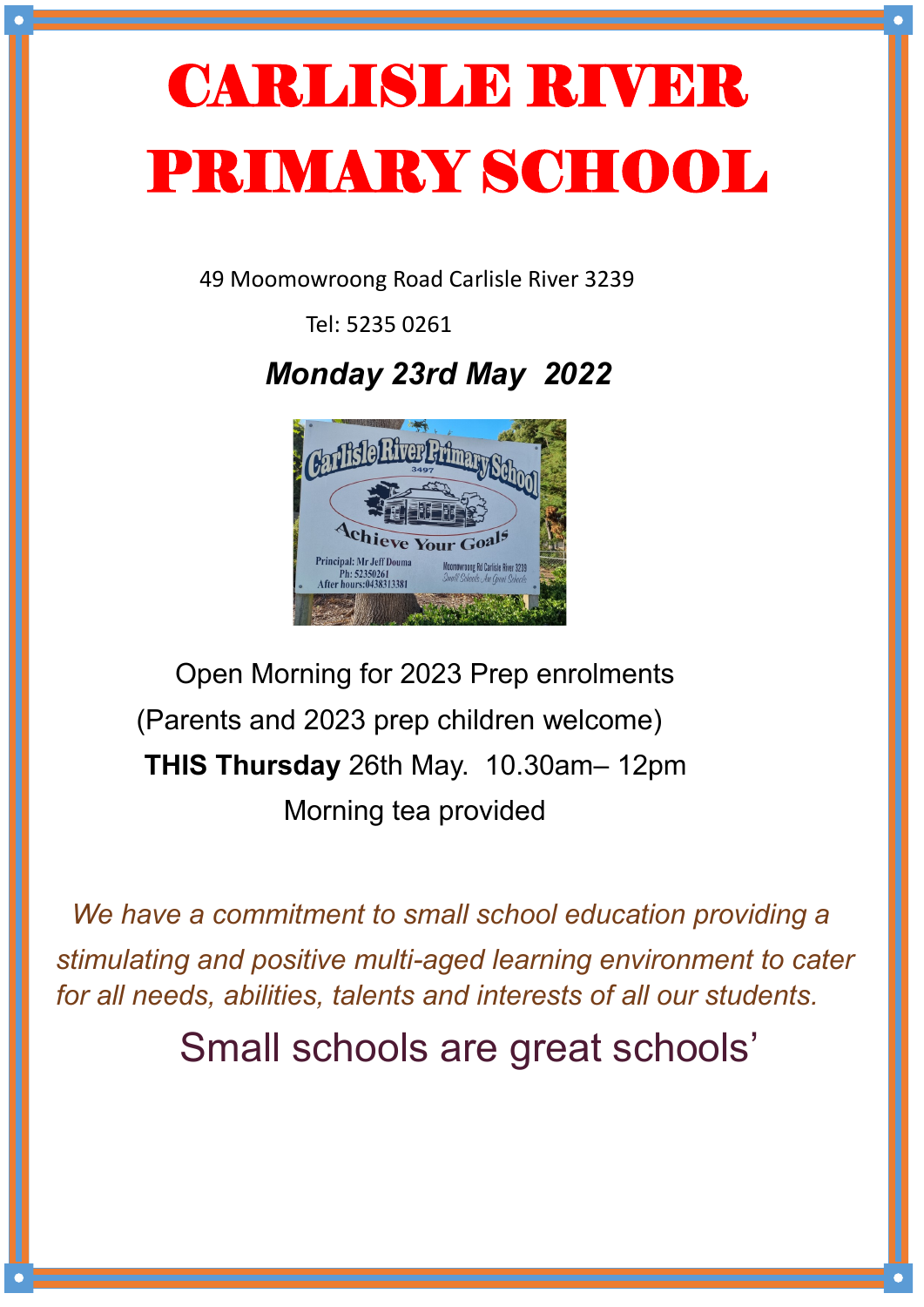**SCHOOL CALENDAR** 

## **2022 updated weekly**

| <b>Monday</b>                                                 | <b>Tuesday</b>                             | <b>Wednesday</b>                                         | <b>Thursday</b>                                                  | <b>Friday</b>                                                                           | <b>Saturday</b> | Sun-<br>day |
|---------------------------------------------------------------|--------------------------------------------|----------------------------------------------------------|------------------------------------------------------------------|-----------------------------------------------------------------------------------------|-----------------|-------------|
| 23rd                                                          | 24th<br><b>LIBRARY Van</b><br>with Mrs Mac | 25th                                                     | 26th<br>Open Morning-<br>2023 preps.<br>10.30am-12pm             | 27th<br>Writing with Ms<br>Jackie (g3-6)                                                |                 |             |
| 30th<br>Mr Douma<br>Principal<br>conference-<br>Melbourne     | 31st<br>Art van with<br>Ms O'Bree          | 1st JUNE                                                 | 2nd                                                              | 3rd<br>Writing with Ms<br>Jackie (g3-6)<br>G6-Lightning<br>football/netball<br>at Colac |                 |             |
| 6th June<br>Mr Douma &<br>Ms Jess at<br>Camperdown<br>College | 7th<br>Group Day at<br><b>Alvie School</b> | 8th                                                      | 9th                                                              | 10th<br>Writing with Ms<br>Jackie (g3-6)                                                |                 |             |
| 13th<br>Queens<br><b>Birthday</b><br>Holiday                  | 14th<br>Art van with<br>Ms O'Bree          | 15th<br>School report<br>writing Day<br>Mrs Melville CRT | 16th<br>Water bugs                                               | 17th                                                                                    |                 |             |
| 20th                                                          | 21st<br><b>LIBRARY Van</b><br>with Mrs Mac | 22nd                                                     | 23rd<br>Pyjama Day-fun<br>day<br>Last day term 2<br>for students | 24th<br>Last day term 2<br>for staff                                                    |                 |             |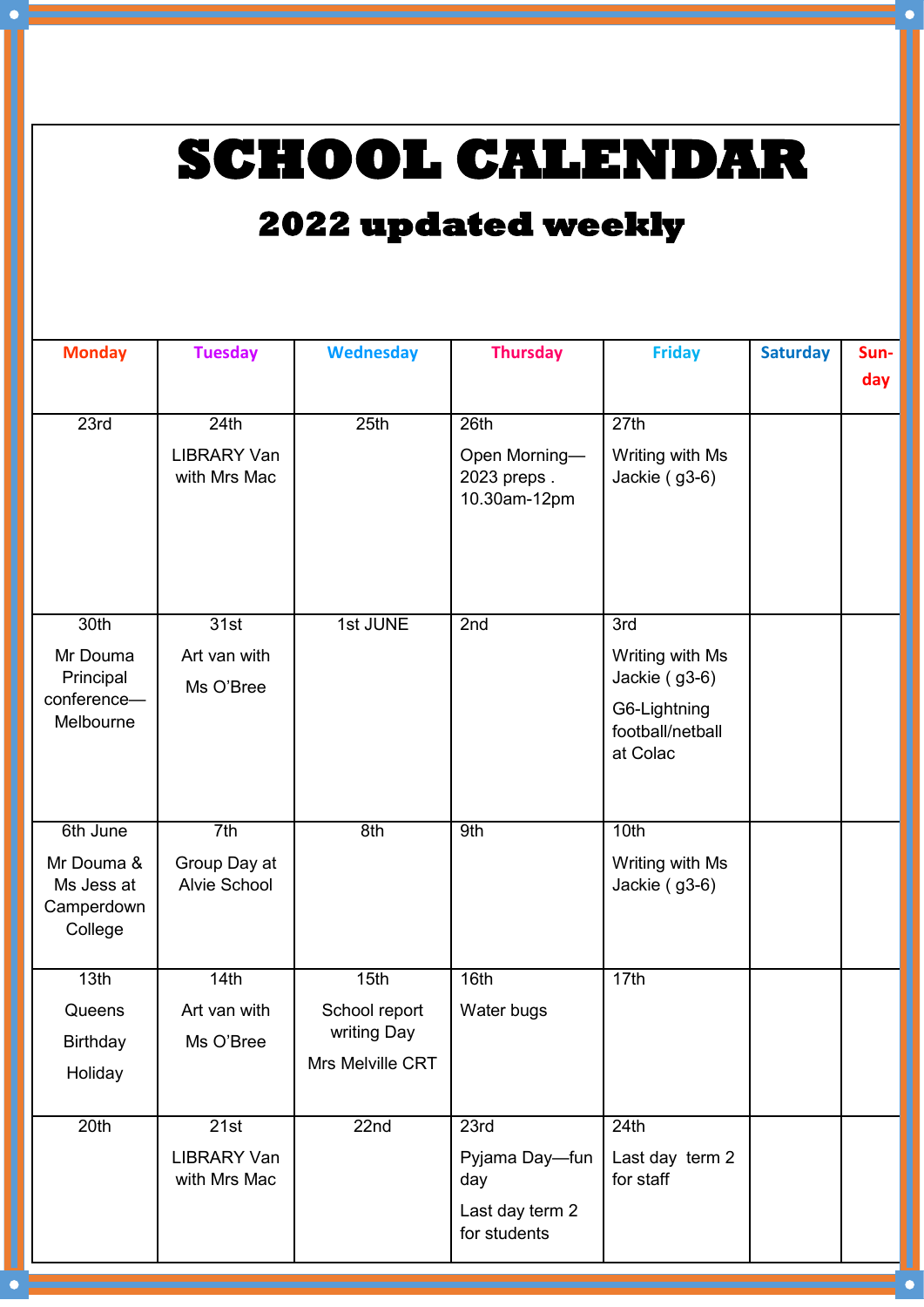

AFL Footy Tipping 2022

| <b>Name</b>   | Rnd 9 | Rnd10 |
|---------------|-------|-------|
| <b>AMOS</b>   | 44    | 47    |
| <b>TILLY</b>  | 41    | 48    |
| <b>SHELBY</b> | 50    | 56    |
| <b>DEXTER</b> | 45    | 48    |
| <b>JESSE</b>  | 43    | 49    |
| <b>ZOE</b>    | 34    | 41    |
| <b>AIDEN</b>  | 49    | 55    |
| Mr DOUMA      | 48    | 56    |
| Other         | 38    | 44    |
| Ms JESS       | 52    | 60    |
| <b>Ms MEE</b> | 55    | 61    |
| Sasha         | 47    | 50    |